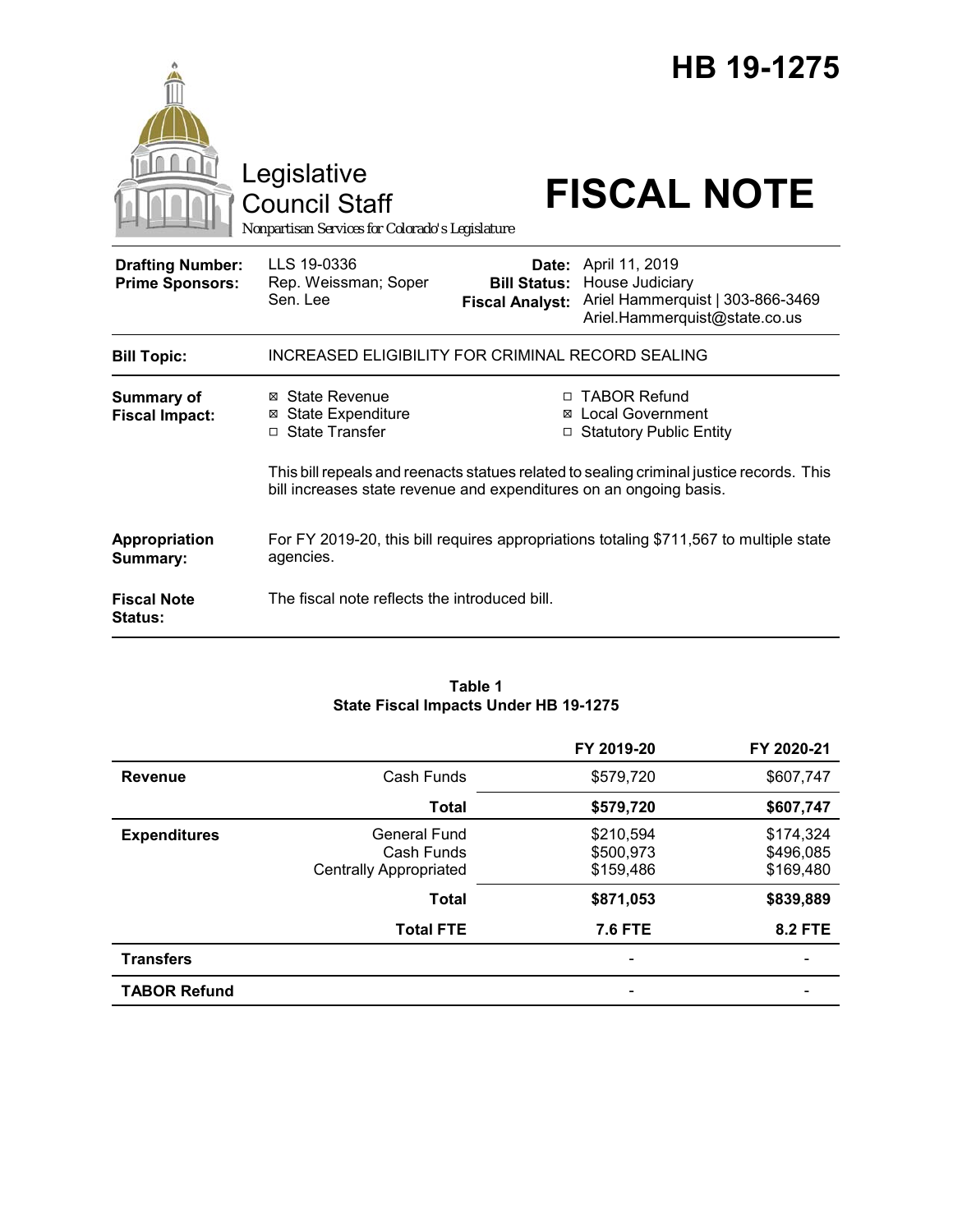April 11, 2019

# **Summary of Legislation**

This bill repeals and reenacts statues related to sealing criminal records. Under this bill, a defendant may request to make a motion to seal criminal records as part of a criminal case when there is a criminal conviction and without requiring the defendant to file a separate civil action. The bill retains the current record sealing provisions for when no charges are filed or for victims of human trafficking, municipal offences, and posting intimate images of individuals. Criminal justice record sealing is not eligible if the only charges are specified traffic offenses, or for a deferred judgement and sentencing concerning the holder of a commercial driver's license. The bill establishes time frames for when specified petty offense, misdemeanor, or felony record sealing requests may be filed. Finally, the district attorney may object to the criminal justice record sealing, if that occurs the court will set a hearing to determine whether or not to seal the records.

## **Background and Assumptions**

Between 2014 and 2018, approximately 1,785 petitions were filed to seal criminal conviction cases, or on average, 357 civil cases per year. It is estimated that up to 7,498 additional criminal records would be eligible for record sealing under this bill.

## **State Revenue**

Beginning in FY 2019-20, state cash fund revenue to the Department of Public Safety (DPS) and the Judicial Department will increase by \$579,720 in FY 2019-20 and by \$607,747 in FY 2020-21. These impacts are shown in Table 2 and discussed below.

**Fee impact on persons requesting record sealing**. Colorado law requires legislative service agency review of measures which create or increase any fee collected by a state agency. The fee changes in the DPS and Judicial Department are shown below.

- **•** *Fingerprint-based background checks.* This bill increases state cash fund revenue from fingerprint-based criminal history background checks to the CBI Identification Unit Cash Fund in the DPS by \$296,171 in FY 2019-20 and future years. This assumes 7,498 checks will be conducted per year. The current background check fee is \$39.50, which includes \$11.25 for a Federal Bureau of Investigation (FBI) fingerprint based check, which is passed on to that federal agency. Background checks are subject to TABOR; however, the federal portion of this fee revenue (\$84,353 per year) is excluded from the state TABOR limit.
- **•** *Civil Filing Fee.* On net, this bill increases revenue to the Judicial Department from civil filing fees by \$283,556 in FY 2019-20 and \$311,600 in FY 2020-21, credited to various cash funds and the General Fund. This change includes a decrease in revenue for the current fees for criminal record sealing cases, which will decrease by \$49,074 per year in FY 2019-20 and \$53,928 in FY 2020-21 and future years. The new fees for the simplified criminal justice sealing process will increase revenue by \$332,630 in FY 2019-20 and \$365,28 in FY 2020-21 and future years. Court fee revenue is subject to TABOR.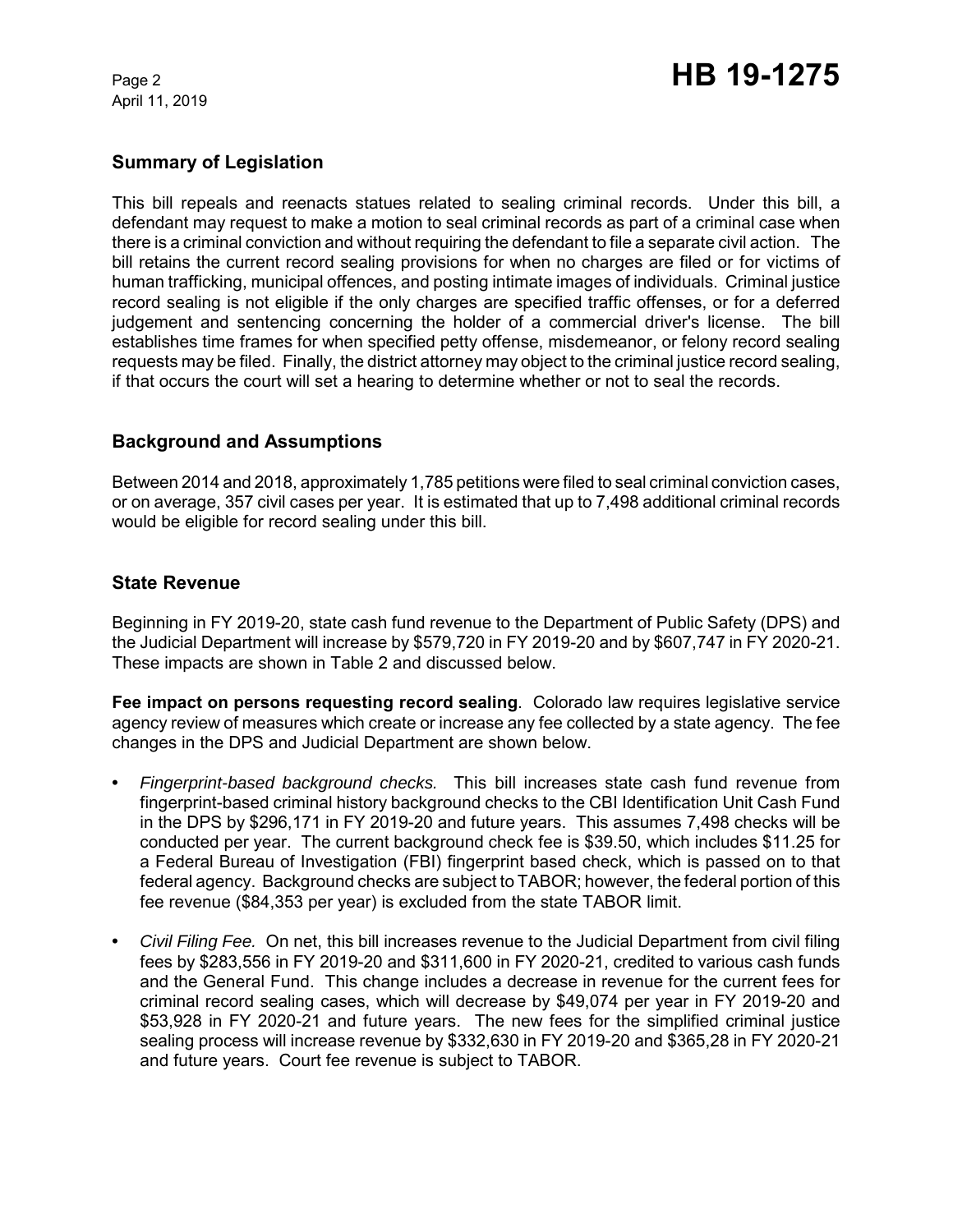| <b>Type of Fee</b>                    | <b>Proposed</b><br>Fee | <b>Number</b><br><b>Affected</b> | <b>Total Fee</b><br>Impact |
|---------------------------------------|------------------------|----------------------------------|----------------------------|
| FY 2019-20                            |                        |                                  |                            |
| <b>CBI Background Check</b>           | \$28.25                | 7,498                            | \$211,819                  |
| FBI Background Check                  | \$11.25                | 7,498                            | \$84,353                   |
| <b>Subtotal - DPS</b>                 |                        |                                  | \$296,171                  |
| Civil Filing Fee                      | (\$224)                | 219                              | (\$49,056)                 |
| Civil Filing Fee (simplified process) | \$65                   | 5,117                            | \$332,605                  |
| <b>Subtotal - Judicial</b>            |                        |                                  | \$283,549                  |
|                                       |                        | <b>FY 2019-20 TOTAL</b>          | \$579,720                  |
| FY 2020-21                            |                        |                                  |                            |
| <b>Background Check</b>               | \$28.25                | \$7,498                          | \$211,819                  |
| Federal Pass Through - FBI            | \$11.25                | \$7,498                          | \$84,353                   |
| <b>Subtotal - DPS</b>                 |                        |                                  | \$296,171                  |
| Civil Filing Fee                      | (\$224)                | 241                              | (\$53,984)                 |
| Civil Filing Fee (simplified process) | \$65                   | 5,624                            | \$365,560                  |
| Subtotal - Judicial                   |                        |                                  | \$311,576                  |
|                                       |                        | <b>FY 2020-21 TOTAL</b>          | \$607,747                  |

**Table 2 Fee Impacts Under HB 19-1275**

# **State Expenditures**

Beginning in FY 2019-20, state expenditures will increase \$871,053 and 7.6 FTE in FY 2019-20 and \$839,889 and 8.2 FTE in FY 2020-21. These impacts in the DPS and the Judicial Department are shown in Table 3 and discussed below.

#### **Table 3 Expenditures Under HB 19-1275**

|                                                    | FY 2019-20 | FY 2020-21 |
|----------------------------------------------------|------------|------------|
| <b>Department of Public Safety</b>                 |            |            |
| <b>Personal Services</b>                           | \$308,363  | \$336,396  |
| <b>Operating Expenses and Capital Outlay Costs</b> | \$108,257  | \$159,689  |
| <b>Reappropriated Federal Funds</b>                | \$84,353   |            |
| Centrally Appropriated Costs*                      | \$118,111  | \$128,690  |
| FTE - Personal Services                            | 6.8 FTE    | 7.4 FTE    |
| <b>DPS Subtotal</b>                                | \$619,084  | \$624,775  |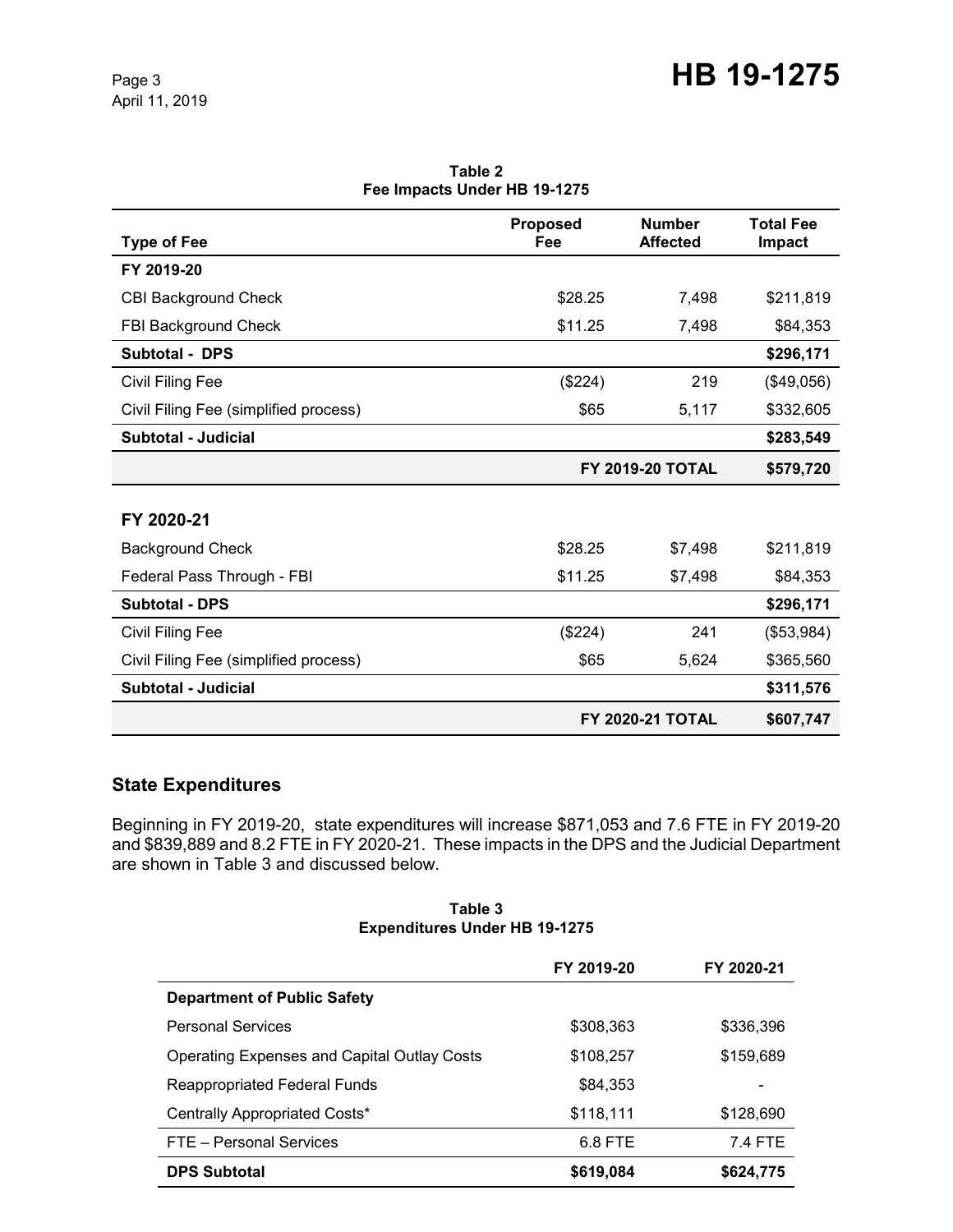#### **Table 3 Expenditures Under HB 19-1275 (Cont.)**

| <b>Judicial Department</b>                         |                   |           |           |
|----------------------------------------------------|-------------------|-----------|-----------|
| <b>Personal Services</b>                           |                   | \$145,419 | \$158,639 |
| <b>Operating Expenses and Capital Outlay Costs</b> |                   | \$65,175  | \$15,685  |
| Centrally Appropriated Costs*                      |                   | \$41,375  | \$40,790  |
| FTE - Personal Services                            |                   | 1.8 FTE   | 1.8 FTE   |
| <b>Judicial Subtotal</b>                           |                   | \$251,969 | \$215,114 |
|                                                    | <b>Total Cost</b> | \$871,053 | \$839,889 |
|                                                    | Total FTE         | 7.6 FTE   | 8.2 FTE   |

 *\* Centrally appropriated costs are not included in the bill's appropriation.*

**Department of Public Safety.** This bill increases expenditures from the CBI Identification Unit Cash Fund in DPS by \$619,084 and 6.8 FTE in FY 2019-20 and \$624,775 and 7.4 FTE in FY 2020-21.

- *Personal services.* Beginning in FY 2019-20, DPS will require 1.0 FTE Fingerprint Examiner and 6.4 FTE Data Specialist to process the 7,498 fingerprint background applications. These employees will undertake a one-time training session that costs \$1,000 per person.
- *Federal Bureau of Investigation pass-through.* The DPS passes \$11.25 of every application on to the federal government. With 7,498 applications, this equates to \$84,353 per year.
- *Other costs.* The DPS will have various other costs associated with each background check application, including \$6.10 dedicated to equipment maintenance; \$1.55 for print digitization; \$0.88 to access the Colorado Crime Information Center for information pertinent to the background check; and \$0.58 printing and postage costs.

**Judicial Department.** The bill increases General Fund expenditures in the Judicial Department by \$251,969 and 1.8 FTE in FY 2019-20 and \$215,114 and 1.8 FTE in FY 2020-21 and future years. To handle the increased hearing volume for record sealing, the trial courts require 0.6 FTE for magistrates and 1.2 FTE for support staff. Costs and FTE in FY 2019-20 are prorated for the General Fund pay date shift. Standard judge operating and capital outlay costs for judges are included for the magistrate, including law library materials, travel expenses, judge robe expenditures, and computer hardware and software. Costs in the first year are also included for courtroom furnishings for the magistrate chambers, law library, jury room, and conference room. These costs are based on the Judicial Department common policy costs. Standard operating and capital outlay costs for state employees are included for the support staff.

**Representation for persons who are indigent.** Costs and workload may also increase in the Office of the State Public Defender and the Alternative Defense Council to raise record sealing matters during certain criminal case. It is assumed that these impacts will be addressed through the annual budget process, if necessary